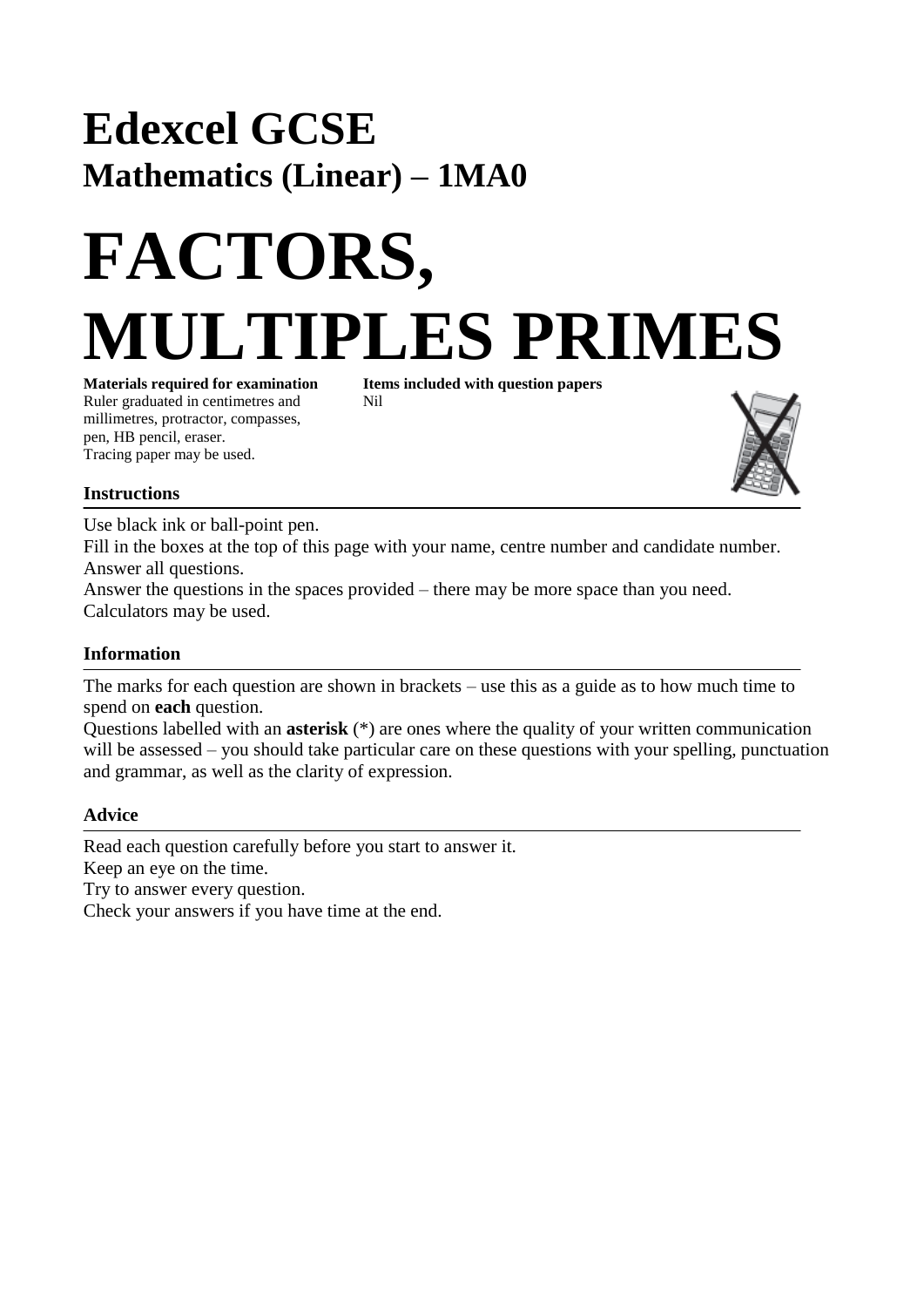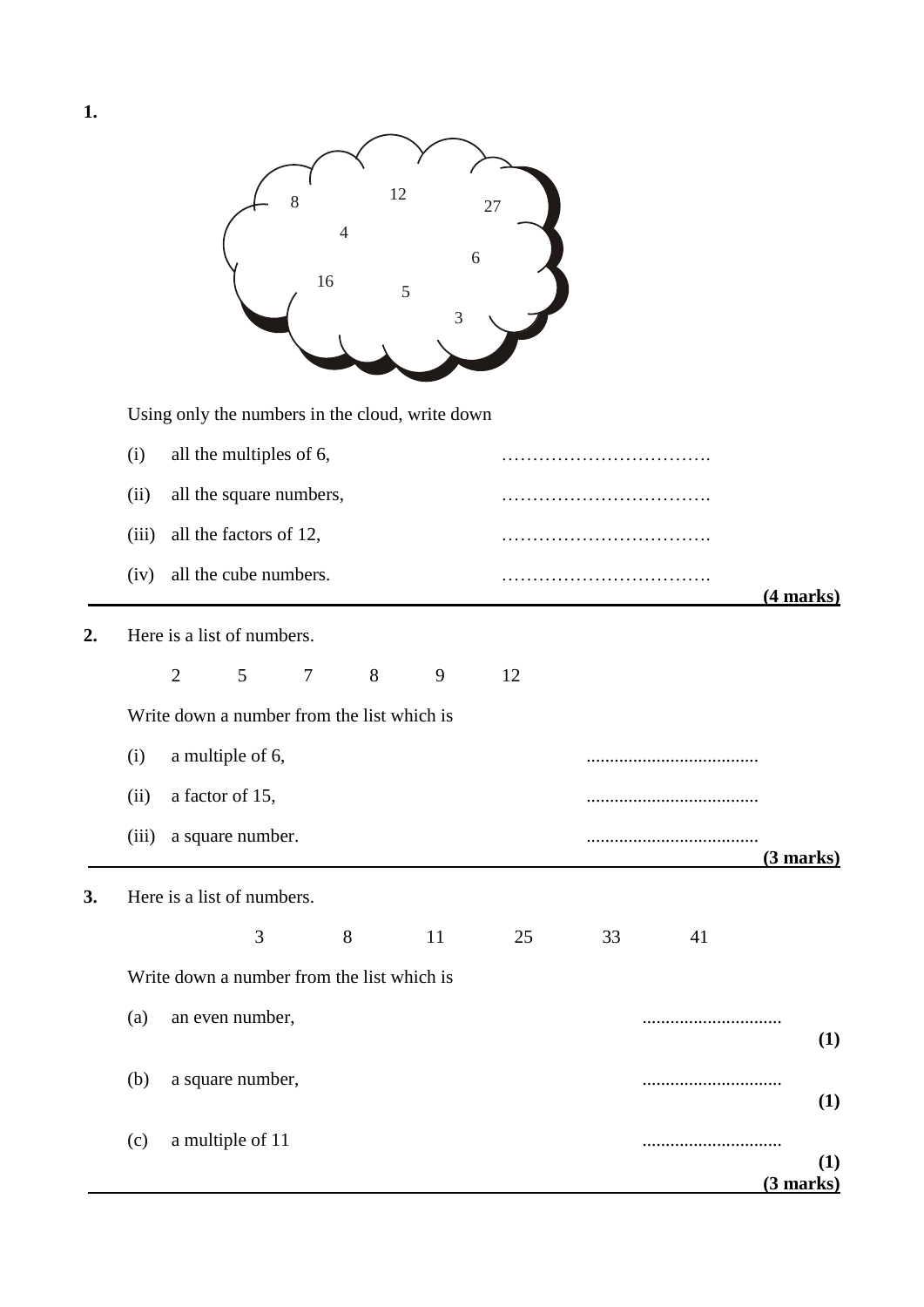

From the numbers in the cloud, write down

(a) a square number,

|    |     |                                                                                          | (1)         |
|----|-----|------------------------------------------------------------------------------------------|-------------|
|    | (b) | the square root of 16,                                                                   | <br>(1)     |
|    | (c) | the cube of 2,                                                                           |             |
|    |     |                                                                                          | <br>(1)     |
|    | (d) | the prime number.                                                                        | (1)         |
|    |     |                                                                                          | $(4$ marks) |
| 5. |     |                                                                                          |             |
|    |     | $\overline{2}$<br>$\overline{3}$<br>$4\quad 5$<br>$6\overline{6}$<br>$\overline{7}$<br>8 |             |
|    |     | From the list of numbers, write down                                                     |             |
|    | (i) | the square number,                                                                       |             |
|    |     |                                                                                          |             |
|    |     | (ii) the cube number,                                                                    |             |
|    |     |                                                                                          |             |
|    |     | (iii) the square root of 9.                                                              |             |
|    |     |                                                                                          | (3 marks)   |

**5.**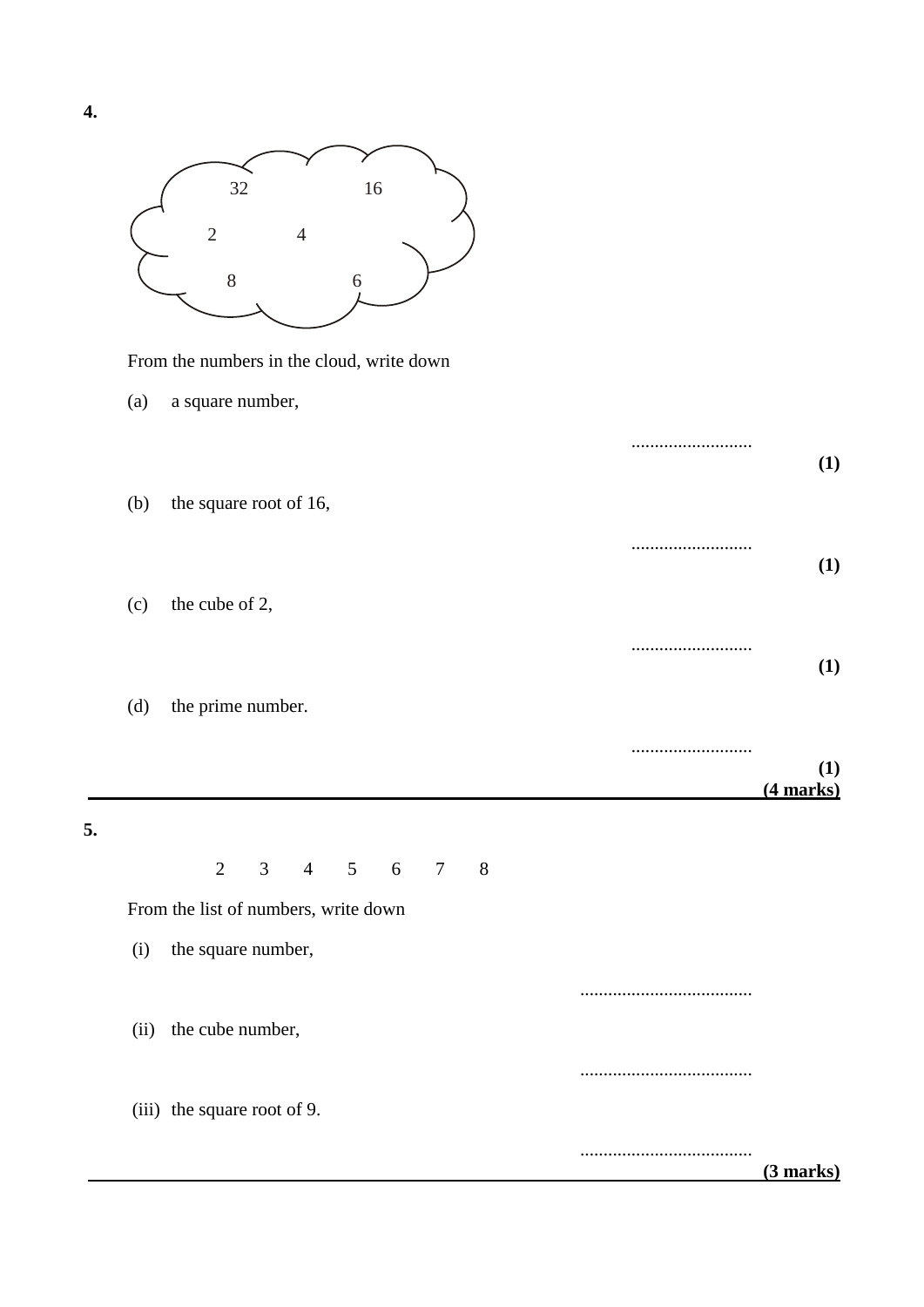**6.** Here is a list of numbers.

|       | 17 | 24                                                     | 25 | 26       | 35 | 43                                                               | 44 |             |
|-------|----|--------------------------------------------------------|----|----------|----|------------------------------------------------------------------|----|-------------|
|       |    | From the numbers in the list, write down               |    |          |    |                                                                  |    |             |
| (i)   |    | the odd number that is larger than 40,                 |    |          |    |                                                                  |    |             |
|       |    |                                                        |    |          |    |                                                                  |    |             |
| (ii)  |    | the number that is a multiple of 7,                    |    |          |    |                                                                  |    |             |
|       |    |                                                        |    |          |    |                                                                  |    |             |
| (iii) |    | two numbers that have a difference of 20,              |    |          |    |                                                                  |    |             |
|       |    |                                                        |    |          |    |                                                                  |    |             |
| (iv)  |    | the number that has the same value as $2 + 3 \times 5$ |    |          |    |                                                                  |    |             |
|       |    |                                                        |    |          |    |                                                                  |    | (4 marks)   |
|       |    | Here is a list of numbers.                             |    |          |    |                                                                  |    |             |
|       |    | 8<br>15                                                | 23 | 27<br>32 | 33 |                                                                  |    |             |
|       |    |                                                        |    |          |    | From the numbers in the list, write down a number that is prime. |    |             |
|       |    |                                                        |    |          |    |                                                                  |    |             |
|       |    |                                                        |    |          |    |                                                                  |    | $(1$ marks) |

**8.**

| 18 |    |    | 42 |    |
|----|----|----|----|----|
|    |    | 9  |    |    |
| 6  | 12 |    | 81 | 3  |
|    |    | 11 |    | 30 |

From the numbers in the rectangle,

(i) write down a multiple of 4, ........................ (ii) write down a factor of 21, ........................ (iii) write down a prime number. ........................  **(3 marks)**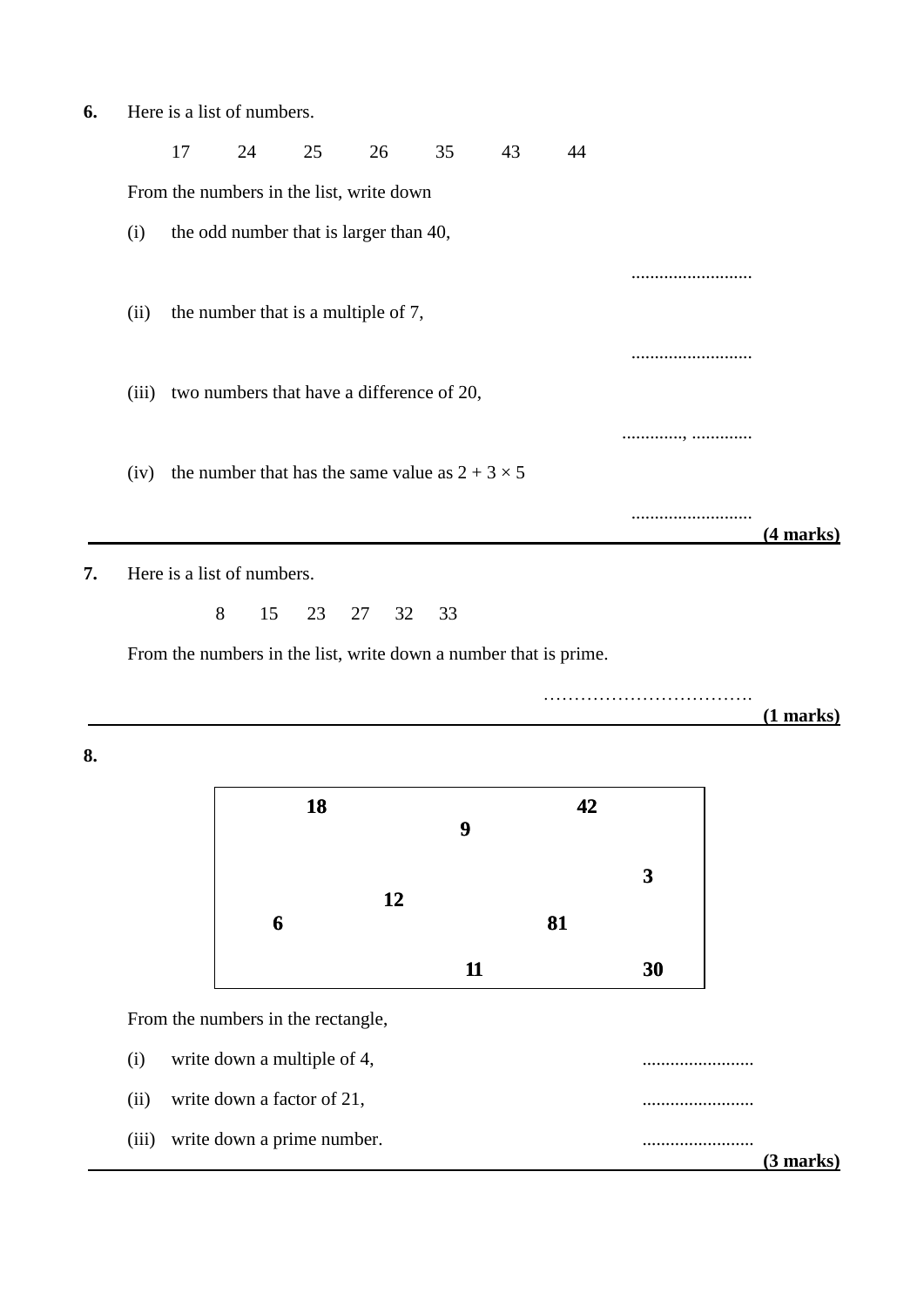| 9.<br>Here is a list of eight numbers. |  |
|----------------------------------------|--|
|----------------------------------------|--|

5 6 12 20 25 26 28 33 (a) From the list, write down (i) a square number, .......................... (ii) a number that is a multiple of 7, .......................... (iii) **two** numbers that are factors of 40, ............ and ............ (iv) **two** numbers with a sum of 59. ............ and ............ **(4)** (b) Tony says that "6 is a cube number because  $2^3 = 6$ ". Tony is wrong. Explain why. ...................................................................................................................................... **(1) (5 marks)**

**10.**

| 8  |   |    |   |    |    |
|----|---|----|---|----|----|
|    | 9 |    |   |    | 10 |
|    |   | 12 |   |    |    |
| 30 |   |    | 3 |    |    |
|    | 5 |    |   | 20 |    |

Using only the numbers in the rectangle, write down

(i) an even number .................. (ii) a multiple of 4 .................. (iii) a factor of 15

 **(3 marks)**

..................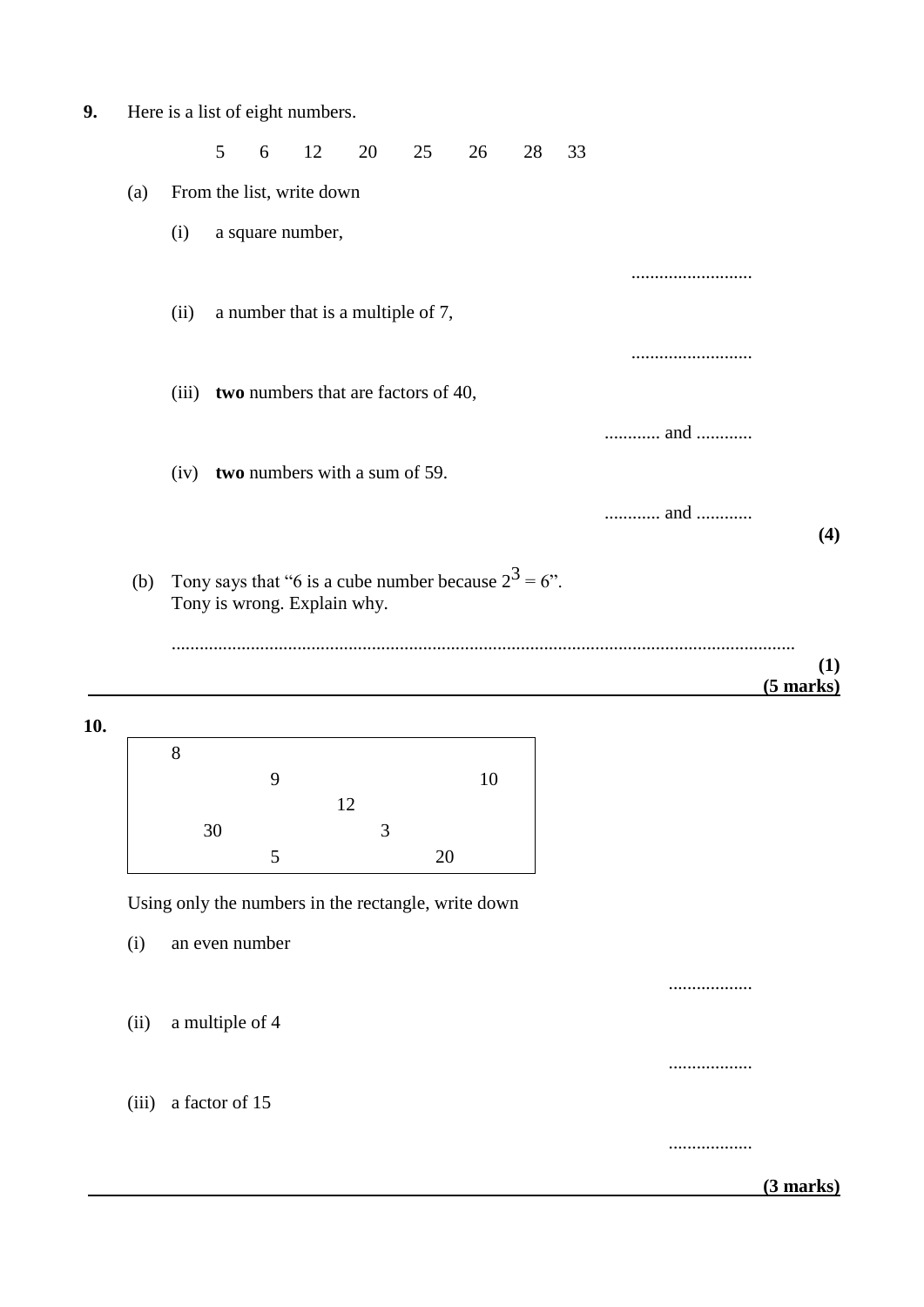| 11. |      |                                                                    |                |                |        |    |             |                |      |    |                  |
|-----|------|--------------------------------------------------------------------|----------------|----------------|--------|----|-------------|----------------|------|----|------------------|
|     |      | factor                                                             | multiple       |                | square |    | square root |                | half |    |                  |
|     | (a)  | Use a word from the list above to complete the following sentence. |                |                |        |    |             |                |      |    |                  |
|     |      |                                                                    |                |                |        |    |             |                |      |    | (1)              |
|     | (b)  | From the list below, write down the odd number.                    |                |                |        |    |             |                |      |    |                  |
|     |      | 10                                                                 | 15             | 18             | 20     | 24 |             |                |      |    |                  |
|     |      |                                                                    |                |                |        |    |             |                |      |    | (1)              |
|     | (c)  | From the list below, write down the square number.                 |                |                |        |    |             |                |      |    |                  |
|     |      | 10                                                                 | 12             | 14             | 16     | 18 | 20          |                |      |    |                  |
|     |      |                                                                    |                |                |        |    |             |                |      |    | (1)<br>(3 marks) |
| 12. |      | Here is a list of numbers.                                         |                |                |        |    |             |                |      |    |                  |
|     |      |                                                                    | $\overline{2}$ | $\overline{4}$ |        | 5  | 6           | $\overline{7}$ | 8    |    |                  |
|     |      | From the list of numbers write down                                |                |                |        |    |             |                |      |    |                  |
|     | (i)  | an odd number                                                      |                |                |        |    |             |                |      |    |                  |
|     | (ii) | a square number                                                    |                |                |        |    |             |                |      |    |                  |
|     |      | (iii) a multiple of $3$                                            |                |                |        |    |             |                |      |    |                  |
|     | (iv) | a factor of 10                                                     |                |                |        |    |             |                |      |    | (4 marks)        |
|     |      | 13. Here is a list of 8 numbers.                                   |                |                |        |    |             |                |      |    |                  |
|     |      |                                                                    | $\overline{4}$ | $\tau$         | 10     | 16 | 18          | 20             | 21   | 32 |                  |
|     |      | From the numbers in the list write down a number that is           |                |                |        |    |             |                |      |    |                  |
| (i) |      | an odd number                                                      |                |                |        |    |             |                |      | .  |                  |
|     |      | $(ii)$ a multiple of 5                                             |                |                |        |    |             |                |      | .  |                  |
|     |      | (iii) a square number                                              |                |                |        |    |             |                |      | .  |                  |
|     |      | (iv) a factor of 42                                                |                |                |        |    |             |                |      | .  | (4 marks)        |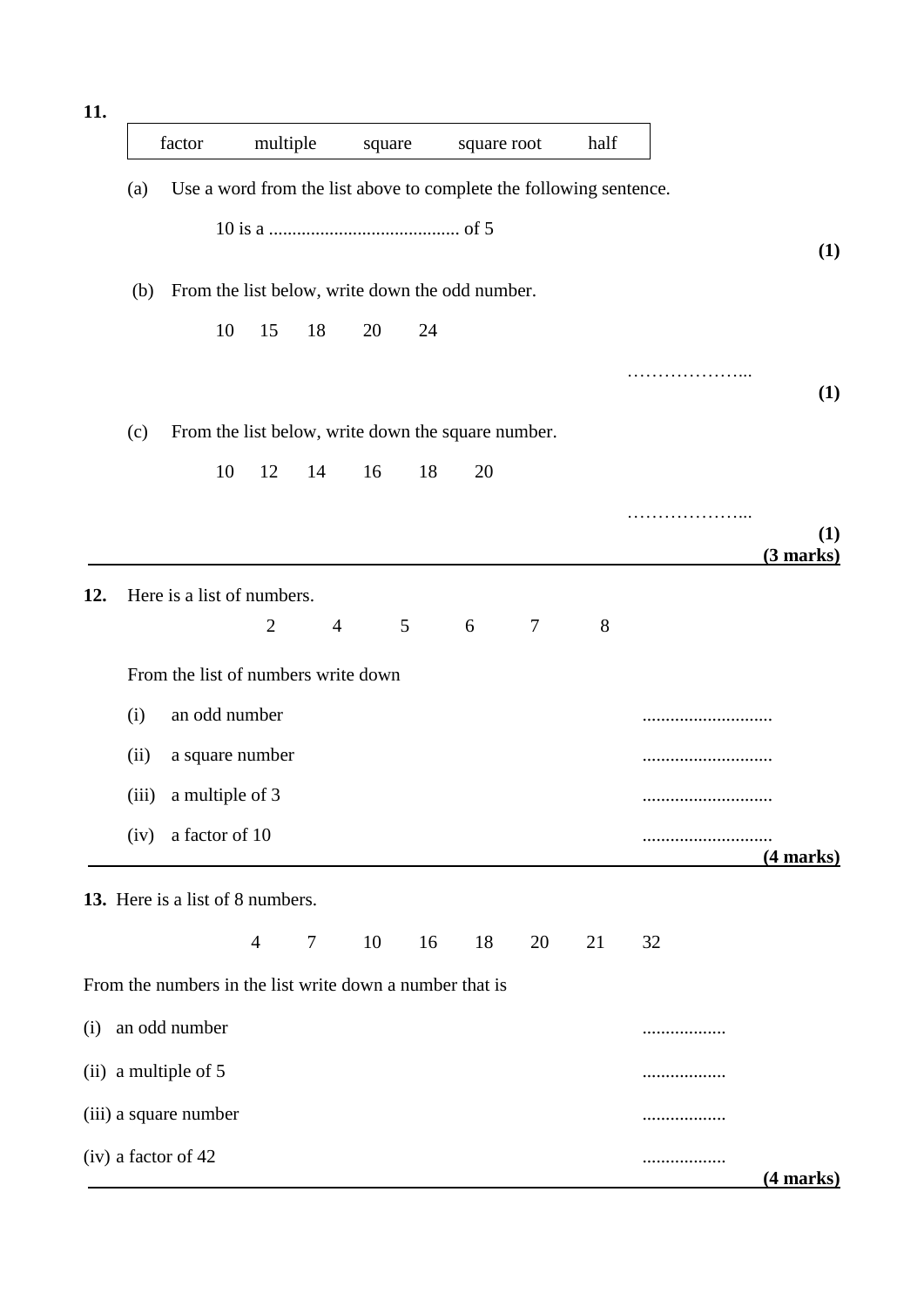| Here is a list of 8 numbers.<br>14. |  |
|-------------------------------------|--|
|-------------------------------------|--|

|     | 3                                                        | 5 | 6 | 8 | 9 | 10 | 11 | 16  |     |
|-----|----------------------------------------------------------|---|---|---|---|----|----|-----|-----|
|     | From the list, write down                                |   |   |   |   |    |    |     |     |
| (a) | two odd numbers,                                         |   |   |   |   |    |    |     |     |
|     |                                                          |   |   |   |   |    |    | and | (1) |
| (b) | two numbers with a sum of 15                             |   |   |   |   |    |    |     |     |
|     |                                                          |   |   |   |   |    |    | and | (1) |
| (c) | a factor of 12                                           |   |   |   |   |    |    |     |     |
|     |                                                          |   |   |   |   |    |    |     | (1) |
| (d) | a multiple of 4                                          |   |   |   |   |    |    |     |     |
|     |                                                          |   |   |   |   |    |    |     | (1) |
|     | James says that 10 is a square number because $5^2 = 10$ |   |   |   |   |    |    |     |     |

(e) James is wrong. Explain why.

| $(5$ marks) |  |
|-------------|--|
|             |  |